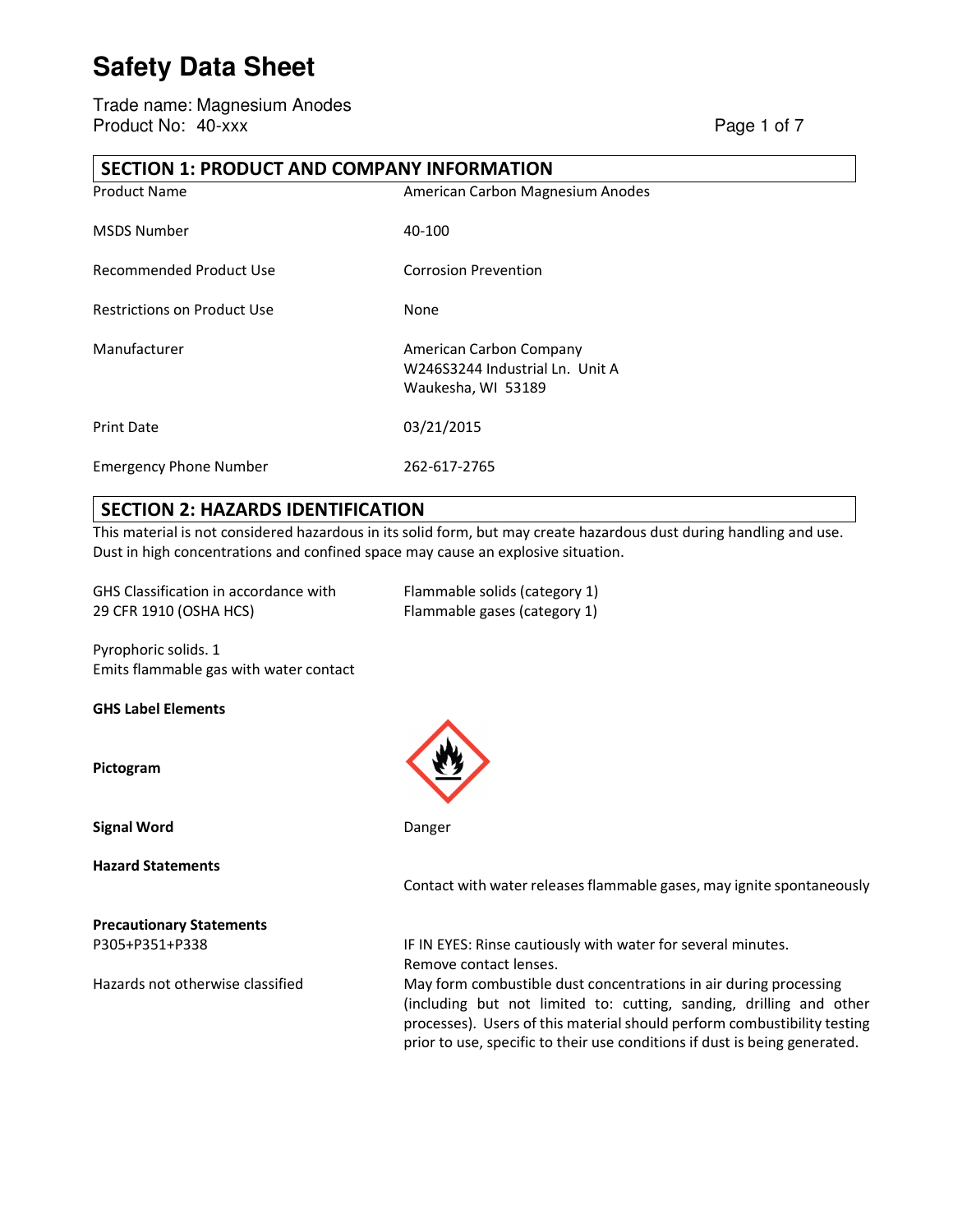Trade name: Magnesium Anodes Product No: 40-xxx Page 2 of 7

# **SECTION 3: COMPOSITION/INFORMATION ON INGREDIENTS**<br>Substance Substance

Substance/mixture

| <b>SUDSLATIL</b> |
|------------------|
| 7439-95-         |

CAS 7439-95-4 7439-95-4 >95% by weight

| <b>Ingredient Name</b> | %   | σΔς<br>. Number<br>נרש               |
|------------------------|-----|--------------------------------------|
| Mag<br>nesium          | >99 | $\sim$ $\sim$<br>4-45-4<br><u>JJ</u> |

| <b>SECTION 4: FIRST AID MEASURES</b>        |                                                                                                                                                                                                                                                     |
|---------------------------------------------|-----------------------------------------------------------------------------------------------------------------------------------------------------------------------------------------------------------------------------------------------------|
| Description of necessary first aid measures |                                                                                                                                                                                                                                                     |
| Eye Contact                                 | Protect unexposed eye. Flush exposed eye gently using water for 15-20<br>minutes. Remove contact lenses while rinsing. Seek medical attention<br>if irritation persists or concerned.                                                               |
| Inhalation                                  | Move exposed person to fresh air. Give artificial respiration if necessary.<br>If breathing is difficult give oxygen. Loosen clothing and place exposed<br>in a comfortable position. Seek medical assistance if cough or other<br>symptoms appear. |
| <b>Skin Contact</b>                         | Wash hands and exposed skin with soap and plenty of water. Seek<br>medical attention if irritation persists or if concerned.                                                                                                                        |
| Ingestion                                   | Wash mouth with water. Do not induce vomiting unless directed<br>to do so by medical personnel. Never give anything by mouth to an<br>unconscious person. Seek medical attention if irritation persists or if<br>concerned.                         |
| Protection of first aid personnel           | No action shall be taken involving any personal risk or without suitable<br>training. If it is suspected that dust is still present, the rescuer should<br>wear an appropriate mask or self-contained breathing apparatus.                          |

| <b>SECTION 5: FIRE FIGHTING MEASURES</b>           |                                                                                                                                                                                                                     |
|----------------------------------------------------|---------------------------------------------------------------------------------------------------------------------------------------------------------------------------------------------------------------------|
| <b>Extinguishing Media</b>                         |                                                                                                                                                                                                                     |
| Suitable extinguishing media                       | Dry powder, melting flux, dry sand, metal extinguishing powders                                                                                                                                                     |
| Unsuitable extinguishing media                     | Water, carbon dioxide extinguishers.                                                                                                                                                                                |
| Specific hazards arising from the chemical         | Combustible dust formation is a risk. Thermal decomposition can lead<br>to release of irritating gases and vapors. Water cannot extinguish<br>magnesium fires. The hydrogen gas produced only intensifies the fire. |
| Hazardous thermal decomposition<br>products        | Under normal conditions of storage and use, hazardous<br>decomposition products should not be produced.                                                                                                             |
| Special protective actions for fire-fighters       | Avoid dust generation. Avoid inhaling gases, fumes, dust, mist, vapor,<br>and aerosols. Avoid contact with skin, eyes, and clothing.                                                                                |
| Special protective equipment for fire-<br>Fighters | Fire-fighters should wear appropriate protective equipment and<br>self-contained breathing apparatus (SCBA) with a full face-piece<br>operated in positive pressure mode                                            |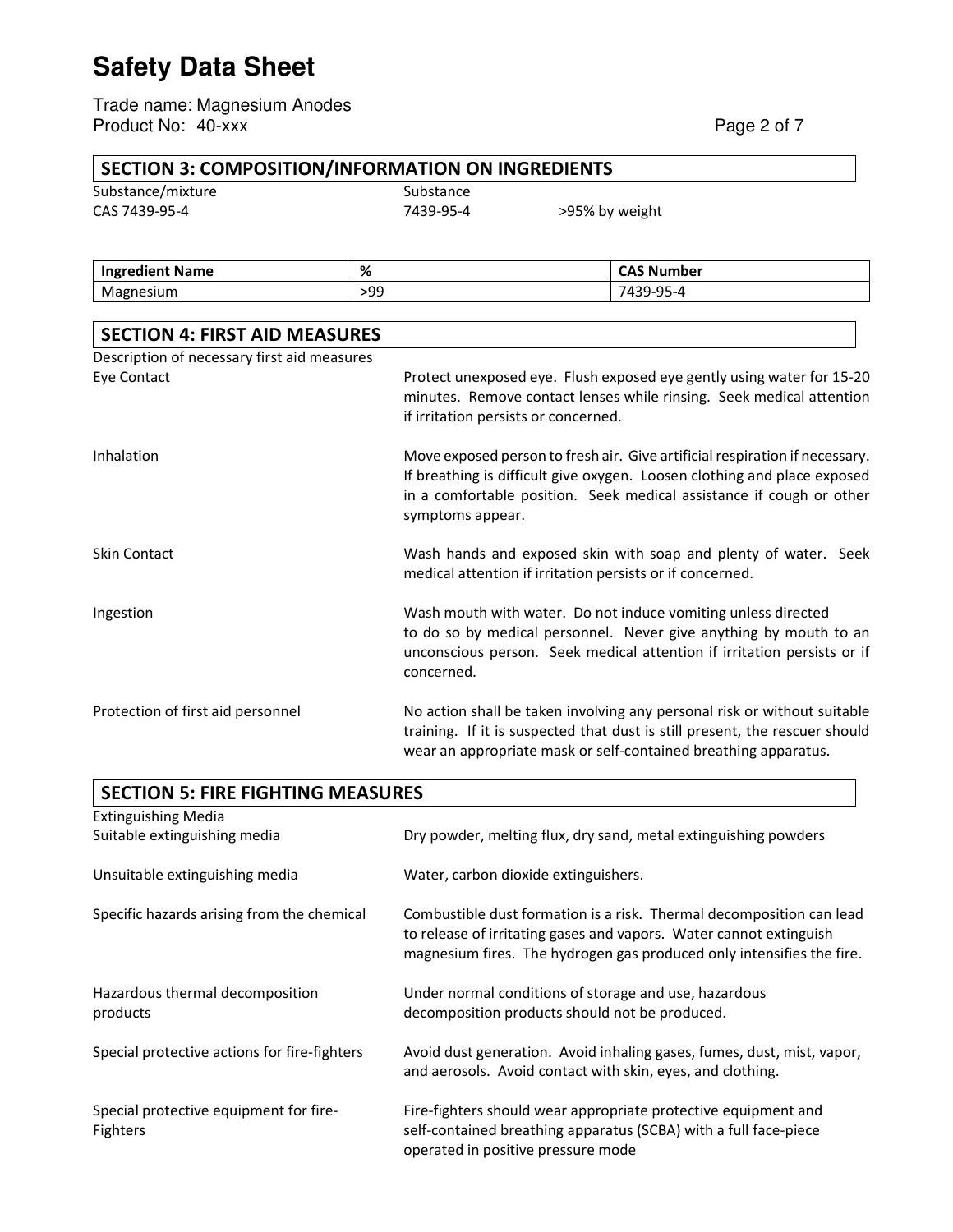Trade name: Magnesium Anodes Product No: 40-xxx Page 3 of 7

| <b>SECTION 6: ACCIDENTAL RELEASE MEASURES</b>                       |                                                                                                                                                                                                                                                                                                                                                                                                                                                                                              |
|---------------------------------------------------------------------|----------------------------------------------------------------------------------------------------------------------------------------------------------------------------------------------------------------------------------------------------------------------------------------------------------------------------------------------------------------------------------------------------------------------------------------------------------------------------------------------|
| Personal Precautions, protective equipment and emergency procedures |                                                                                                                                                                                                                                                                                                                                                                                                                                                                                              |
| For all personnel and Emergency Responders                          | Ensure adequate ventilation. Ensure that air-handling systems are<br>operational.                                                                                                                                                                                                                                                                                                                                                                                                            |
| <b>Environmental Precautions</b>                                    | Avoid disposal of spilled material and runoff and contact with soil,<br>waterways, drains and sewers. See section 13 for waste disposal<br>information.                                                                                                                                                                                                                                                                                                                                      |
| Methods and materials for containment and cleaning up               |                                                                                                                                                                                                                                                                                                                                                                                                                                                                                              |
| Small Spill                                                         | Sweep up and shovel. Contain spillage. Collect with an electrically<br>protected vacuum cleaner or by wetbrushing and place in container for<br>disposal according to local regulations. Wear protective eyewear,<br>gloves and clothing. Refer to Section 8. Always obey local regulations.<br>If necessary use trained response staff or contractor. Evacuate<br>personnel to safe areas. Containerize for disposal. Refer to Section 13.<br>Keep suitable closed containers for disposal. |
| <b>SECTION 7: HANDLING AND STORAGE</b>                              |                                                                                                                                                                                                                                                                                                                                                                                                                                                                                              |
| Precautions for safe handling                                       |                                                                                                                                                                                                                                                                                                                                                                                                                                                                                              |
| Advise on general occupational hygiene                              | Avoid generating dust; fine dust dispersed in air in sufficient<br>concentrations, and in the presence of an ignition source is a potential<br>dust explosion hazard. Eating, drinking and smoking should be<br>prohibited in areas where this material is handled, stored and<br>processed. Workers should wash hands and face before eating,<br>drinking and smoking. Remove contaminated clothing and protective<br>equipment before entering eating areas. See also Section 8 for        |

Protective Measures Store Store contents under inert gas. Air and moisture sensitive. Store in a cool location. Keep away from food and beverages. Provide ventilation for containers.

additional information on hygiene measures.

#### **SECTION 8: EXPOSURE CONTROLS/PERSONAL PROTECTION**

| <b>Ingredient Name</b> | <b>Exposure Limits</b>                       |
|------------------------|----------------------------------------------|
| Magnesium              | I No applicable occupational exposure limits |

Consult local authorities for acceptable exposure limits.

| <b>Engineering measures</b> | Emergency eye wash fountains and safety showers should be available<br>in the immediate vicinity of use or handling. Provide exhaust<br>ventilation or other engineering controls to keep airborne<br>concentrations of vapor and mists below exposure limits listed above if<br>any. |
|-----------------------------|---------------------------------------------------------------------------------------------------------------------------------------------------------------------------------------------------------------------------------------------------------------------------------------|
| Hygiene measures            | Perform routine housekeeping. Wash hands before breaks and<br>immediately after handling the product.                                                                                                                                                                                 |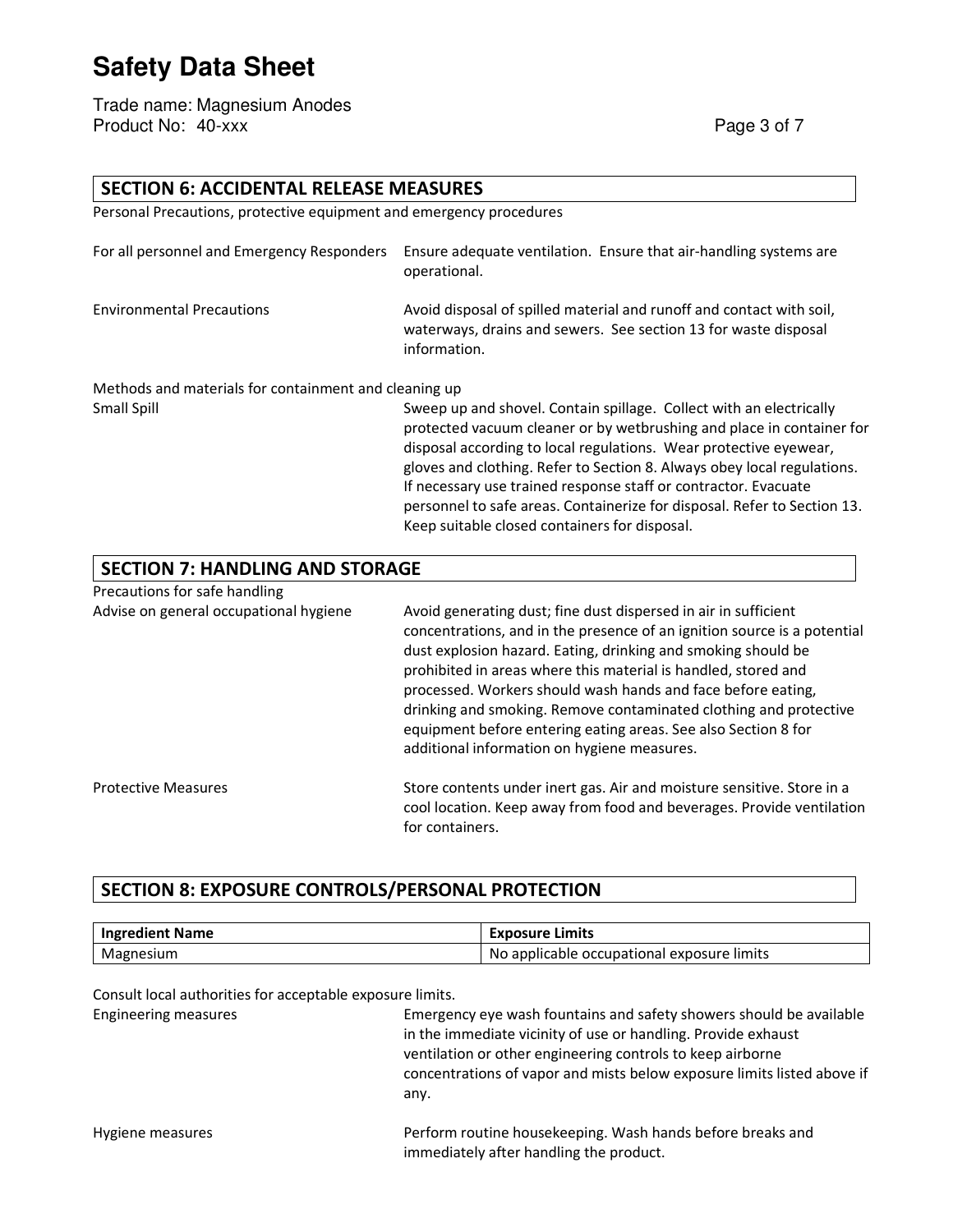| Trade name: Magnesium Anodes<br>Product No: 40-xxx | Page 4 of 7                                                                                                                                                                                                                                                                                                           |
|----------------------------------------------------|-----------------------------------------------------------------------------------------------------------------------------------------------------------------------------------------------------------------------------------------------------------------------------------------------------------------------|
| Respiratory                                        | Not required under normal conditions of use. Where risk assessment<br>shows air-purifying respirators are appropriate use a full-face particle<br>respirator type N100 (US or type P3 (EN143) respirator cartridges as a<br>backup to engineering measures. When necessary use NIOSH<br>approved breathing equipment. |
| Hands                                              | Wear gloves appropriate for task being performed.                                                                                                                                                                                                                                                                     |
| Eyes                                               | Safety eyewear complying with an approved standard should be used<br>when a risk assessment indicates this is necessary. Safety glasses with<br>side shields recommended.                                                                                                                                             |
| <b>Skin</b>                                        | Personal protective equipment for the body should be selected based<br>on the task being performed and the risks involved and should be<br>approved by a specialist before handling this product.                                                                                                                     |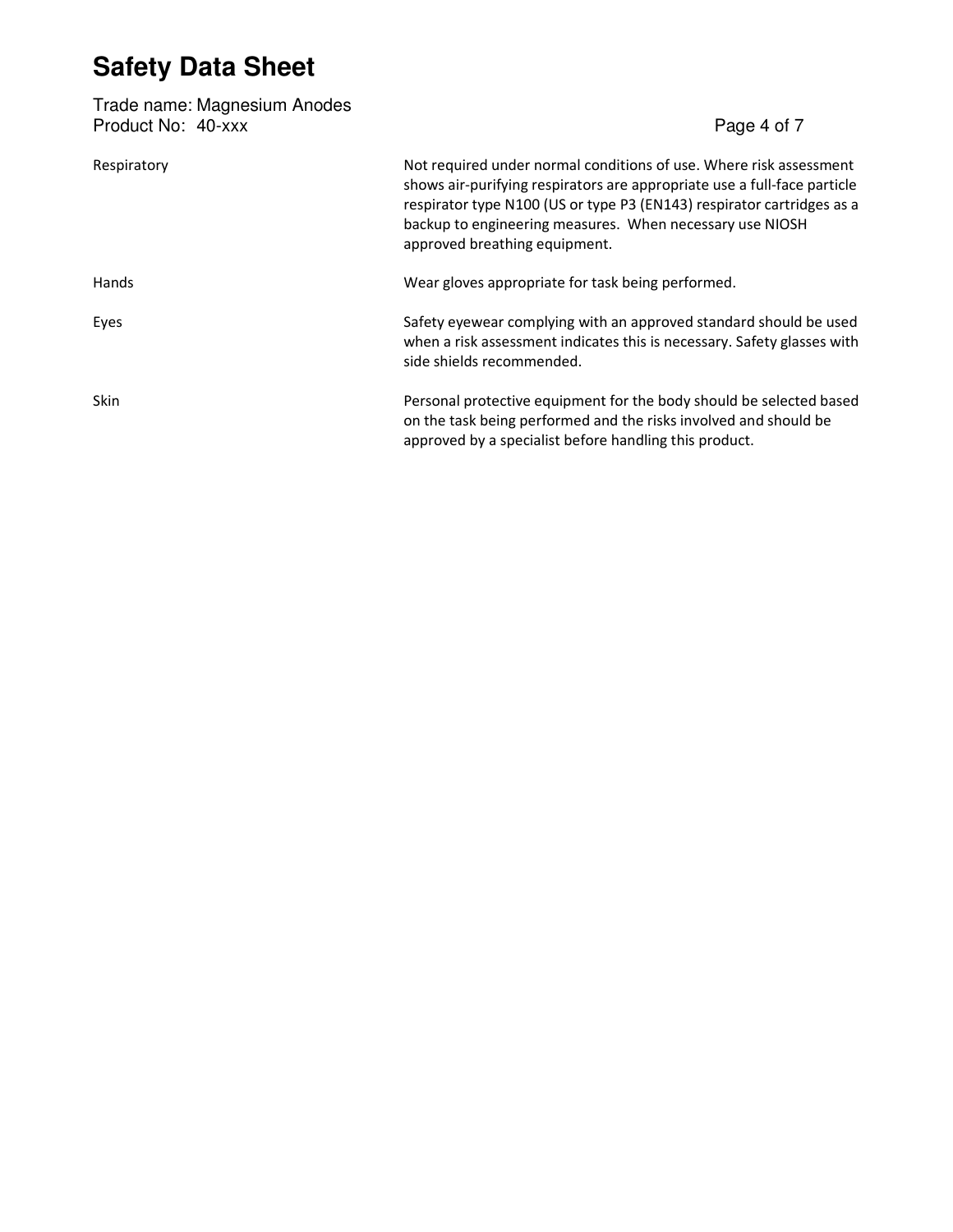Trade name: Magnesium Anodes Product No: 40-xxx Page 5 of 7

#### **SECTION 9: PHYSICAL AND CHEMICAL PROPERTIES**

| Form                                   | Solid                    |
|----------------------------------------|--------------------------|
| Appearance                             | Silver white solid       |
| Odor                                   | None                     |
| Odor threshold                         | Not Determined           |
| Ph                                     | Not Determined           |
| Melting point                          | $650^{\circ}$ C          |
| <b>Boiling point</b>                   | $1107^{\circ}$ C         |
| <b>Flash Point</b>                     | Not Determined           |
| Evaporation rate                       | Not Determined           |
| <b>Flammable limits</b>                |                          |
| Lower:                                 | Not Determined           |
| Upper:                                 | <b>Not Determined</b>    |
| Vapor pressure                         | 1 hPa at $621^{\circ}$ C |
| Vapor density                          | Not Determined           |
| Relative density                       | $1.74$ g/cc              |
| Solubility                             | Insoluble in water       |
| Partition coefficient: n-octanol/water | Not Determined           |
| Auto-ignition temperature              | Not Determined           |
| Decomposition temperature              | Not Determined           |
| SADT                                   | Not Determined           |
| Viscosity                              | Not Determined           |
|                                        |                          |

#### **SECTION 10: STABILITY AND REACTIVITY**

| Reactivity                         |
|------------------------------------|
| <b>Chemical Stability</b>          |
| Possibility of hazardous reactions |
| Conditions to avoid                |
| Incompatible materials             |
| Hazardous decomposition products   |
|                                    |

Reacts violently with water. Stable under normal conditions. May emit flammable gas when in contact with water. Incompatible materials. Strong oxidizing agents, acids, acid chlorides, halogens Magnesium oxide

#### **SECTION 11: TOXICOLOGICAL INFORMATION**

| Acute toxicity:                       | No data available                                 |
|---------------------------------------|---------------------------------------------------|
| Skin Corrosion/Irritation:            | No data available                                 |
| Serious Eye Damage/Irritation:        | No data available                                 |
| Respiratory or Skin Sensitization:    | No data available                                 |
| Germ Cell Mutagenicity:               | No data available                                 |
| Teratogenicity:                       | No data available                                 |
| Carcinogenicity:                      | No data available                                 |
| <b>Specific Target Organ Toxicity</b> | No data available                                 |
| (Repeated Exposure):                  |                                                   |
| <b>Reproductive Toxicity:</b>         | No data available                                 |
| <b>Specific Target Organ Toxicity</b> | No data available                                 |
| (Single Exposure):                    |                                                   |
| <b>Aspiration Hazard:</b>             | No data available                                 |
| Potential Adverse Human Health        | No known significant effects or critical hazards. |
| <b>Effects and Symptoms:</b>          |                                                   |
| Symptoms/Injuries After Inhalation:   | No known significant effects or critical hazards. |
|                                       |                                                   |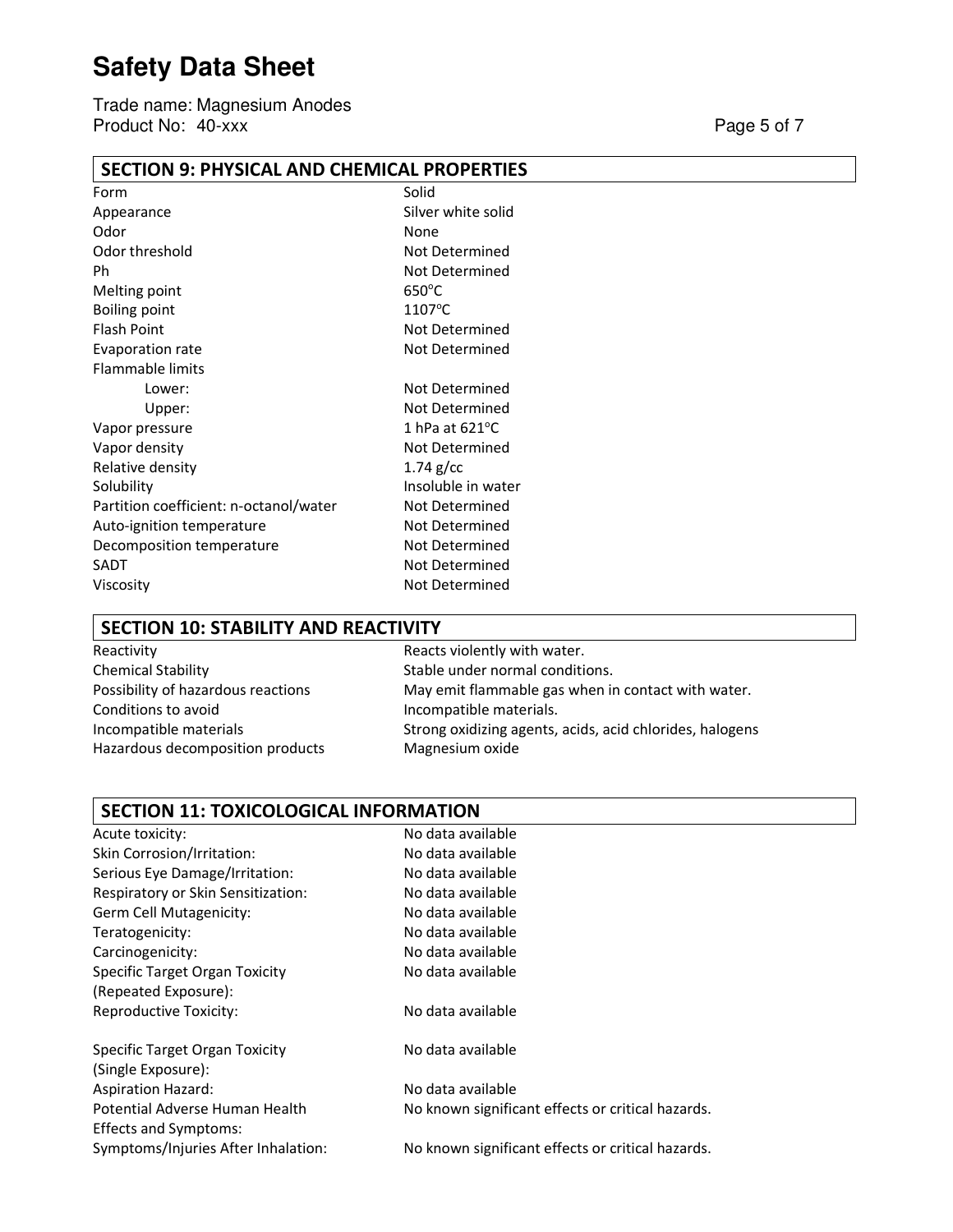Trade name: Magnesium Anodes Product No: 40-xxx **Page 6 of 7** and 200 and 200 and 200 and 200 and 200 and 200 and 200 and 200 and 200 and 200 and 200 and 200 and 200 and 200 and 200 and 200 and 200 and 200 and 200 and 200 and 200 and 200 and 200 and 2

Symptoms/Injuries After Skin Contact: No known significant effects or critical hazards. Symptoms/Injuries After Eye Contact: No known significant effects or critical hazards. Symptoms/Injuries After Ingestion: No known significant effects or critical hazards. Chronic Symptoms: No known significant effects or critical hazards.

#### **SECTION 12: ECOLOGICAL INFORMATION**

Environmental effects Toxicity **No data available** Persistence and degradability No data available Bioaccumulative Potential No data available Mobility in soil Soil/water partition coefficient No data available

Other adverse effects The material is inert and is not expected to pose a threat to the environment.

#### **SECTION 13: DISPOSAL CONSIDERATIONS**

Waste disposal The generation of waste should be avoided or minimized wherever possible. Disposal of this product and any by-products should at all times comply with the requirements of environmental protection and waste disposal legislation and any regional local authority requirements. Dispose of surplus and non-recyclable products via a licensed waste disposal contractor. Waste packaging should be recycled. Incineration or landfill should only be considered when recycling is not feasible. This material and its container must be disposed of in a safe way. Avoid dispersal of spilled material and runoff and contact with soil, waterways, drains and sewers.

#### **SECTION 14: TRANSPORT INFORMATION**

| In Accordance with DOT       |               |  |
|------------------------------|---------------|--|
| <b>Identification Number</b> | not regulated |  |
| <b>Hazard Class</b>          |               |  |
| Packing Group                |               |  |
| Proper Shipping Name         |               |  |
| Label Codes                  |               |  |
| <b>ERG Number</b>            |               |  |
| In Accordance with IMDG      |               |  |
| <b>Identification Number</b> | not regulated |  |
| <b>Hazard Class</b>          |               |  |
| Packing Group                |               |  |
| Proper Shipping Name         |               |  |
| Label Codes                  |               |  |
| <b>ERG Number</b>            |               |  |
|                              |               |  |